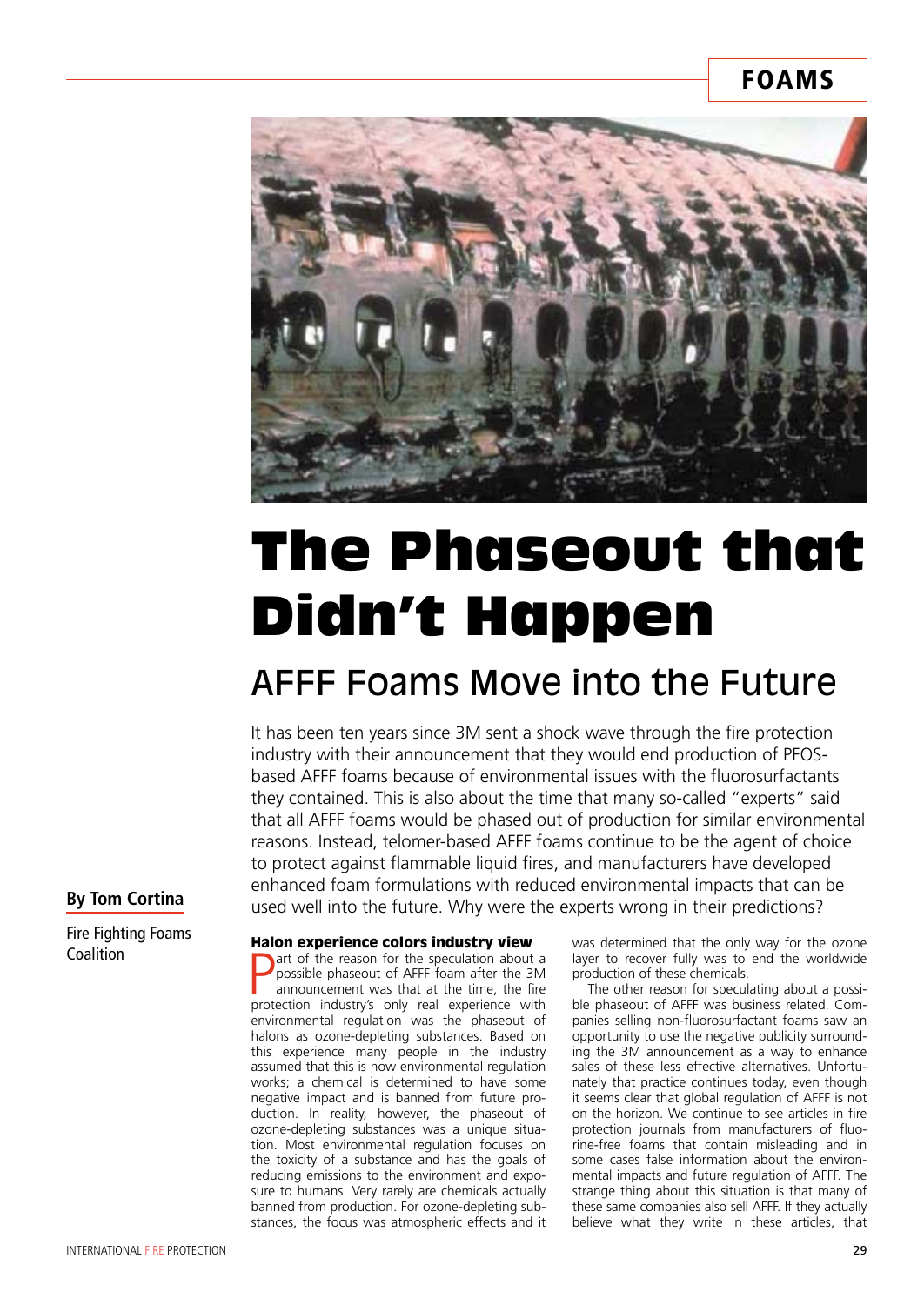

fluorosurfactant foams are not safe for the environment, why do they continue to sell the products?

#### Focus on fluorosurfactants

Historically, most of the environmental concern related to fire fighting foams has focused on aquatic toxicity and residual foaming, which can be a concern for local waterways and sewage treatment systems, and are common problems for all foams<sup>1</sup>. Starting about ten years ago the focus shifted to the fluorosurfactants that are a key ingredient in aqueous film-forming foams (AFFF). Fluorosurfactants provide AFFF with the required low surface tension and positive spreading coefficient that enables film formation on top of lighter fuels. It is this film formation capability that gives AFFF its name and its effectiveness against flammable liquid fires. AFFF agents provide rapid extinguishment, burnback resistance, and protection against vapor release.

Fluorosurfactants and related fluorochemical polymers are used in many applications besides fire fighting foams including paper and packaging, textiles, leather and carpet treatment, and coatings. Some of these fluorochemicals and/or their persistent degradation products have been found in living organisms, which has drawn the concern of environmental authorities worldwide and led to both regulatory and non-regulatory actions to reduce emissions. The focus of these actions has been on fluorochemicals that contain eight carbons (C8) or more such as PFOS (perfluorooctane sulfonate) and PFOA (perfluorooctanoic acid).

3M used a unique process to manufacture the fluorochemical surfactants contained in its fire fighting foams. This process is called electrochemical fluorination (ECF), and fluorochemicals produced by this process both contain and degrade into PFOS. 3M stopped the manufacture of PFOS-based foams in 2002, and regulations in the United States (US), Canada, and the European Union (EU) act as a ban on new production. EPA regulations do not restrict the use of old stocks of PFOS foam in the US. Regulations in the EU and Canada require old stocks of PFOS foam to be removed from service in 2011 and 2013, respectively. Excess stocks of PFOS foam concentrate can be destroyed by high temperature incineration at any approved hazardous waste destruction

facility for a relatively low cost.

All current manufacturers in the US and Europe use a process called telomerization to produce the fluorosurfactants contained in their fire fighting foams. Chemicals produced by this process are generally referred to as telomers. Telomer-based foams do not contain or degrade into PFOS. They are not made with PFOA, but may contain trace levels as a contaminant of the manufacturing process. It should be noted that there is continued production of PFOS-based materials for AFFF applications in China despite the restrictions in other regions of the world.

#### Global stewardship approach

Rather than regulate emissions of PFOA, the US Environmental Protection Agency (EPA) developed a global stewardship program that has been adopted by other countries such as Canada. Under the program eight fluorochemical manufacturers have voluntarily agreed to reduce 95% by yearend 2010 and work to eliminate by year-end 2015 both plant emissions and product content of PFOA, PFOA precursors, and related higher homologue chemicals. As a result, telomer-based fluorochemicals that are used in fire fighting foams are likely to transition to only six carbons (C6) or fewer in order to comply with the global stewardship program. This will require some reformulation and likely some type of re-approval of most current AFFF, FP, and FFFP foam products between 2010 and 2015. There are telomer-based AFFF agents that have been on the market for decades that contain greater than 95% C6 fluorosurfactants and meet the world's most challenging foam standards, so manufacturers are confident that the new products will retain all of the same fire suppression capabilities as existing AFFF agents.

#### Environmental update

Over the past several years makers of telomerbased products, not surprisingly, have undertaken more intensive study of the toxicology and environmental fate of their products. For AFFF this research has focused on the predominant breakdown product of the C6 fluorosurfactants they contain, which is commonly referred to as the 6:2 fluorotelomer sulfonate  $(6.2$  FTS $)^2$ . Although there have been articles and conference presentations that claim the 6:2 FTS to be a PFOS analog, the scientific data do not support this allegation. A broad range of existing data indicate that 6:2 FTS is not similar to PFOS in either its physical or ecotoxicological properties3,4,5,6. Recent studies on AFFF fluorosurfactants likely to break down to 6:2 FTS show it to be generally low in acute, subchronic, and aquatic toxicity, and neither a genetic nor developmental toxicant. Both the AFFF fluorosurfactant and 6:2 FTS were significantly lower than PFOS when tested in biopersistence screening studies that provide a relative measure of biouptake and clearance7. Aerobic biodegradation studies of 6:2 FTS in activated sludge have been conducted to better understand its environmental